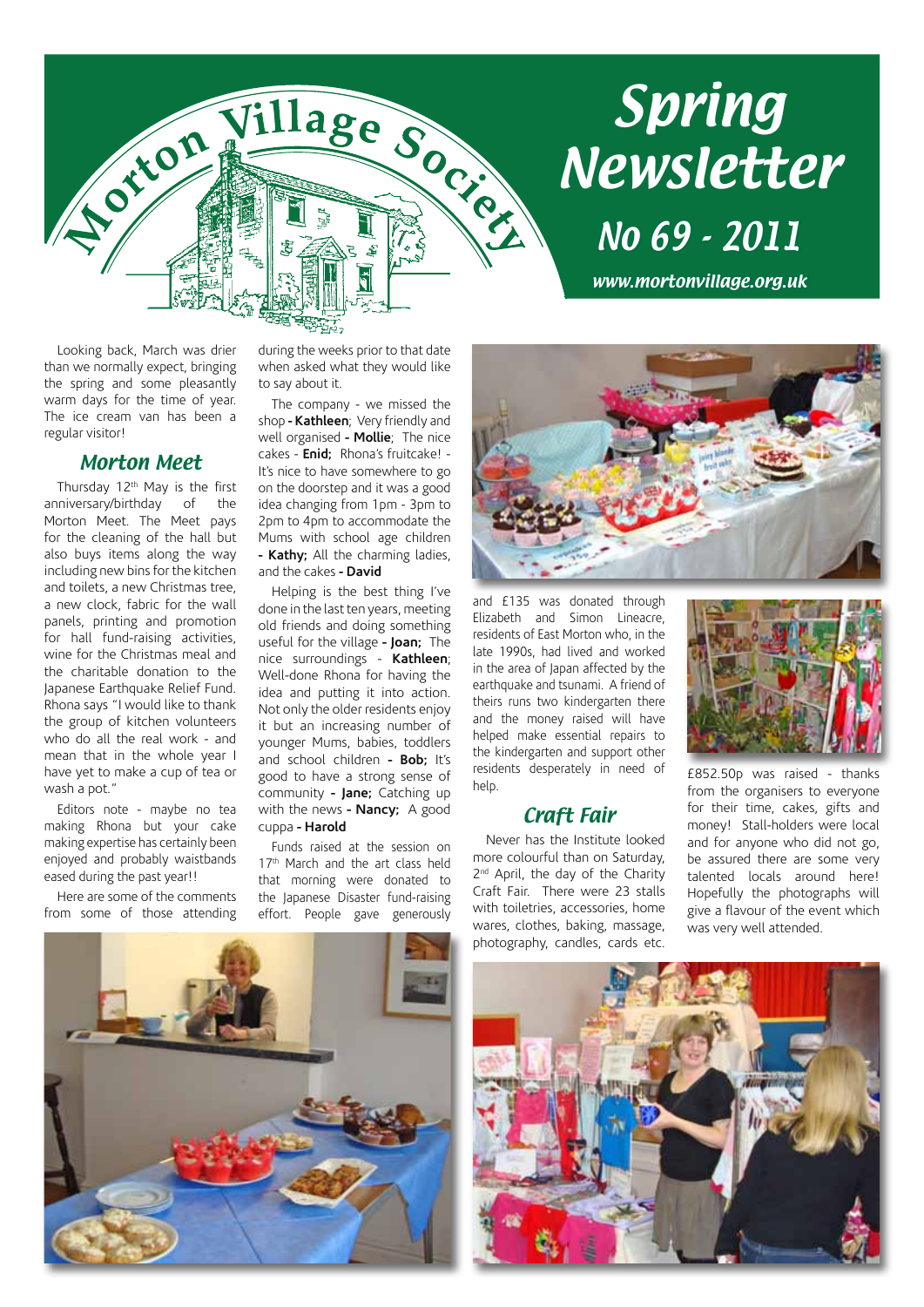

Each year as the days start to lengthen, and hopefully the weather improves, the members of Morton WI treat themselves to a meal at a local hostelry - usually in Keighley or surrounding villages. This year we decided to support our village pub and on 17 March, 21 of us went along to the Busfeild Arms, where we received a warm welcome and excellent food.

The following evening two teams, plus helpers attended the Federation Quiz night at St Chad's Church Hall in Headingly. We didn't win but everyone enjoyed this brilliantly organised evening.

Morton is a member of the Aire Gap Group of WIs and on 9 April we participated in our Spring Show at West Lane Baptist Church, Haworth. This is a competition, testing cooking, crafts of all kinds, and presentation. The range of skills in the Group is amazing and individual WI scores are very close. Our Group summer outing in July will take us to Port Sunlight.

Besides enjoying some interesting and amusing speakers at our monthly meetings, we can participate in a wide variety of activities. In January some of us spent a very interesting day at the British Library, and later this month we visit Menwith Hill Listening Station.

Also in May we will be spending a day at Northern Ballet where we will see behind the scenes, hear 4 talks on different aspects of running a company and staging a show, and after lunch we will watch the matinee performance of "Giselle".

The more energetic of us joined the Spring Rambles of 3, 5 or 8 miles; and later this year we can try our hands at archery.

In April we joined members from across West Yorkshire for afternoon tea and a flower<br>arranging demonstration In October in arranging demonstration. association with the Royal Horticultural Society, we are hosting an afternoon tea at which Bunny Guinness (from BBC's Gardener's Question Time) will be the speaker.

At the moment several members are on a WI holiday in Scotland and in the Autumn a group is off to Canada.



# Morton Women's Institute

These are just a few of the opportunities available. Most are open to non-members. Partners and friends are usually welcome to join us. Our group continues to grow, but we hope to expand further. If you are interested in anything mentioned or are thinking, "I didn't know the WI did that", then why not find out more. Come along on the second Tuesday of the month at 7.20pm. We are a friendly group and you will find a warm welcome waiting for you.

#### Junk Mail

There have been lots of queries about the amount of junk mail we are all receiving through our letter boxes these days via the Royal Mail. A few facts - since increasing use of the internet and resulting decline in using the postal service, delivering this mail has grown to be a significant part of Royal Mail's business. If it was not delivered by them, we would still be receiving it but through the services of one of their competitors. When putting the junk mail in the recycling, reflect that it is probably better to receive it through the recognisable Royal Mail postie rather than by an unidentifiable deliverer.

#### Vandalism

On Friday, 25<sup>th</sup> March, the newly-planted containers by the bus shelter were vandalised and plants and bulbs scattered about. There were even bulbs on the roof of the shelter. We are fortunate to live in very pleasant surroundings, made more so by the efforts of a few local residents, one of whom replanted the pots, our thanks to Angela. Another similar event happened one afternoon during the following week when Mollie Whitcombe noticed a group of lads possibly in their early teens passing her home on Carr Lane, one of whom was deliberately treading on the daffodils planted alongside the footpath. She challenged him - he was abusive towards her, continued his destruction of her bulbs and then the group went on. They were followed by Mollie in her car and she caught up with them in Waterside Fold. Clearly alarmed by this, the culprit ran off. The others said they had tried to stop their friend in his actions, but predictably declining to give either his name or address. These sort of events happen too often and most of us cannot understand why. A plea then to those who have spoiled our surroundings to think before they carry out such actions again and to all of us to keep our eyes open and perhaps be as brave as Mollie in speaking out.

Another polite request to anyone whose property borders a footpath. Please be aware of pedestrians if you have shrubs or overhanging trees, allowing plenty of room for passage.

### School Corner

Over the last couple of terms, governors, staff, pupils, parents and community members have revisited the school's mission statement and vision for the next five years. Our new strap line is: Everyone, Every Chance, Every Day.

Our new mission statement is: "We will meet the needs of each school member allowing them to fulfil their potential and prepare them for their future by providing a safe, caring and stimulating environment where all individuals are valued and respected and by working in partnership with parents, St Luke's and the local community."

This work is ongoing and anyone with any thoughts or ideas for the school should contact Mike Isaac or Louise Dale through the school office.

#### World Book day and Comic Relief

The children always love an excuse not to wear their uniform to school and this term they have supported a number of fund-raising events by dressing up and dressing down! For World Book Day which supports Book Aid International, the children and staff dressed up as their favourite book character and for Comic relief came to school in their pyjamas. Children in Y5 also organised their own bun sale raising £150 for the Japanese earthquake and tsunami.

Friends of Morton event…Plant Sale - Saturday 21st May, 10am -12pm

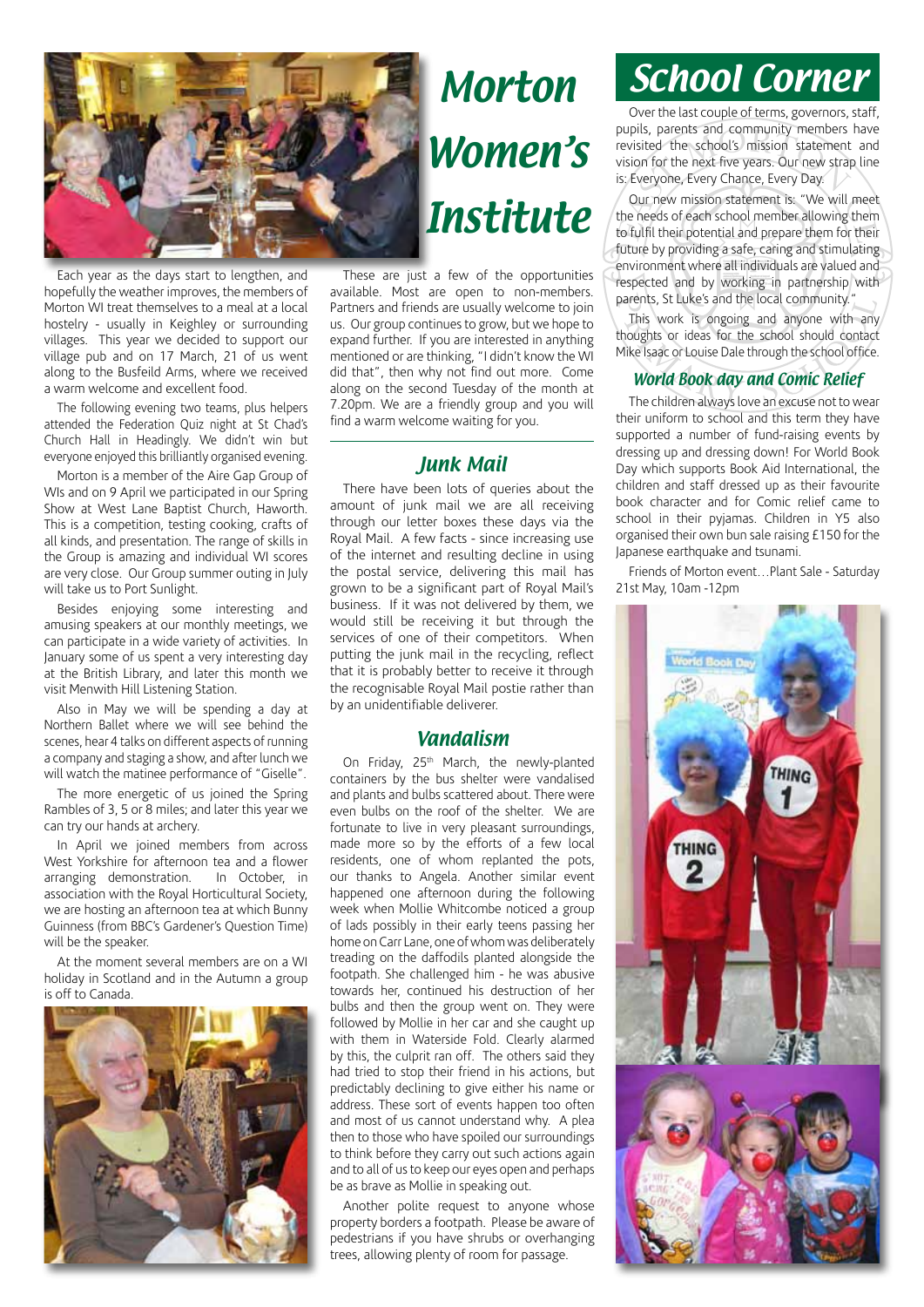### Institute Corner

#### Institute goes quiet in the summer holidays

Most of the regular clubs and activities at the Institute take a break over the summer holidays, but children still need entertaining and the sun doesn't always shine. So…don't forget the hall can be hired at short notice. We can offer a special simple holiday rate of £20 for half a day, either morning or afternoon - great value if you can gather just a few friends together. Simply contact any of the team of institute volunteers to arrange access - there will be a special holiday contact details poster on the notice boards, and in the institute window during August. It would be wonderful to see a series of planned activity days - art, drama, dance or craft. Whatever your skill, why not share it with a group of friends and their children - we have space and facilities - so why not arrange your own informal summer club and share the childminding to give each other a break!

#### Institute obtains further funding

The institute has acquired an £1800 grant from Bradford Metropolitan Council's Department of Environment and Sport. The grant is through the Keighley Area Committee Funding project.

The committee is very grateful for this allocation of funds which will be used to improve the entrance to the building. An internal entrance lobby is to be constructed which will separate the main entrance doors from the entrance corridor. The purpose is fivefold in that it will:

Reduce the impact of cold weather by having an intermediate construction between the main doors and the internal of the premises i.e. eliminating cold and draughts. Provide a safer environment for children who will no longer have direct access to the main front doors. Child safety features are to be installed to the new inner doors. Reduce energy consumption by reducing lost heat. Provide additional security. Improve the visual presentation of the access and corridor. Mick Craven - Treasurer

#### Volunteers required!

The Morton Village Lottery remains the only significant source of income for the Village Society. However, its administration and management does require time and effort of some of the committee. For example it involves:

- On-going recruitment to replace leavers (house movers etc.).
- Following up of those members whose annual subscription is due through payment by cheque or cash.
- Undertaking the monthly draw itself.
- Notifying winners and issuing the prizes.
- Printing of members and winners lists.
- Maintaining records of all the members, their addresses and payments.

Mick Craven helps in the running of the lottery and is also the treasurer of the Institute. As the institute is becoming more popular the workload is increasing he is finding it difficult to cope with both tasks.

Consequently, after seven years of assisting with the lottery. Mick has decided to hand over the administration side to another party. The thing is, as yet, there isn't another party… so we are looking for a volunteer to come in and take over the role. This is mainly the upkeep of the records and figures. It is all computerised (using Excel) so it would suit someone who is familiar with Excel or spreadsheet systems.

So, if you want to get more involved in village life and help raise funds for it – this could be the job for you or if you simply want to help in other ways with the lottery we can always do with extra hands! Please ring Mick on 01274 510667 if you are interested.

#### Lottery - missing addresses

The lottery has a number of members who have sent in payments but have not provided us with their address. Are you one of them or do you know of them? If so please let us know so we can get our records up to date.

The names are: J & R Ashton; DA Hastie; S Wood; SJ & JM Jones; ME Hill; Angela Farnhill; PC & JL Crossley

#### Art classes

This winter saw the launch of art classes in the Institute which were a tremendous success. With a great teacher and a full class we all enjoyed two hours a week of tutored practical art with even home baking and coffee. We worked in a variety of media learning many different techniques;in fact we couldn't believe just how much we'd got through in the 14 weeks.

We hope to have a display of some of the work on show at the gala,so do come and have a look. We will be enrolling again shortly for classes starting in September, through to Easter. The classes are tailored to individual needs from those who are just beginning to those with greater experience. If you are interested,please email me with which days/evenings you are free so that we can try to arrange classes to suit the most people.

#### Art on Saturday

Through the summer I hope to organise a couple of Saturday art classes which will be about four hours long. Let me know if interested

To purchase tickets for any event contact:- Rhona Emmott 01274 551067 · email bookings@mortonvillage.org.uk or Karen Redhead 01274 560279 · email karen@mortonvillage.org.uk

Alternatively there is now a secure postbox where you can place envelope with cheque made out to Morton Institute with your name, contact details, which tickets you require and a stamp addressed envelope. This postbox is located on side of the Institute.

and if any preferred discipline. Contact; karenredhead@hotmail.co.uk or tel 01274 560279 or drop a note in at the Institute.



#### September

A branch of girl guiding open to girls (aged 5-7) is opening its doors this September. Meetings will take place once a week on a Monday night from 5 until 6.15pm at the Village Institute.

This is a great opportunity for the girls to learn new skills, make friends, and play games in a safe environment. We only have a small number of spaces left for September and have a waiting list for under 5's so please don't leave it too long if you want to ensure your daughter has a place. Leaders are CRB checked. For further information, please call or email Julia or Katrina on 07887 765333/07866 900792 or email jfikkert@sky.com or a\_bastow@sky.com